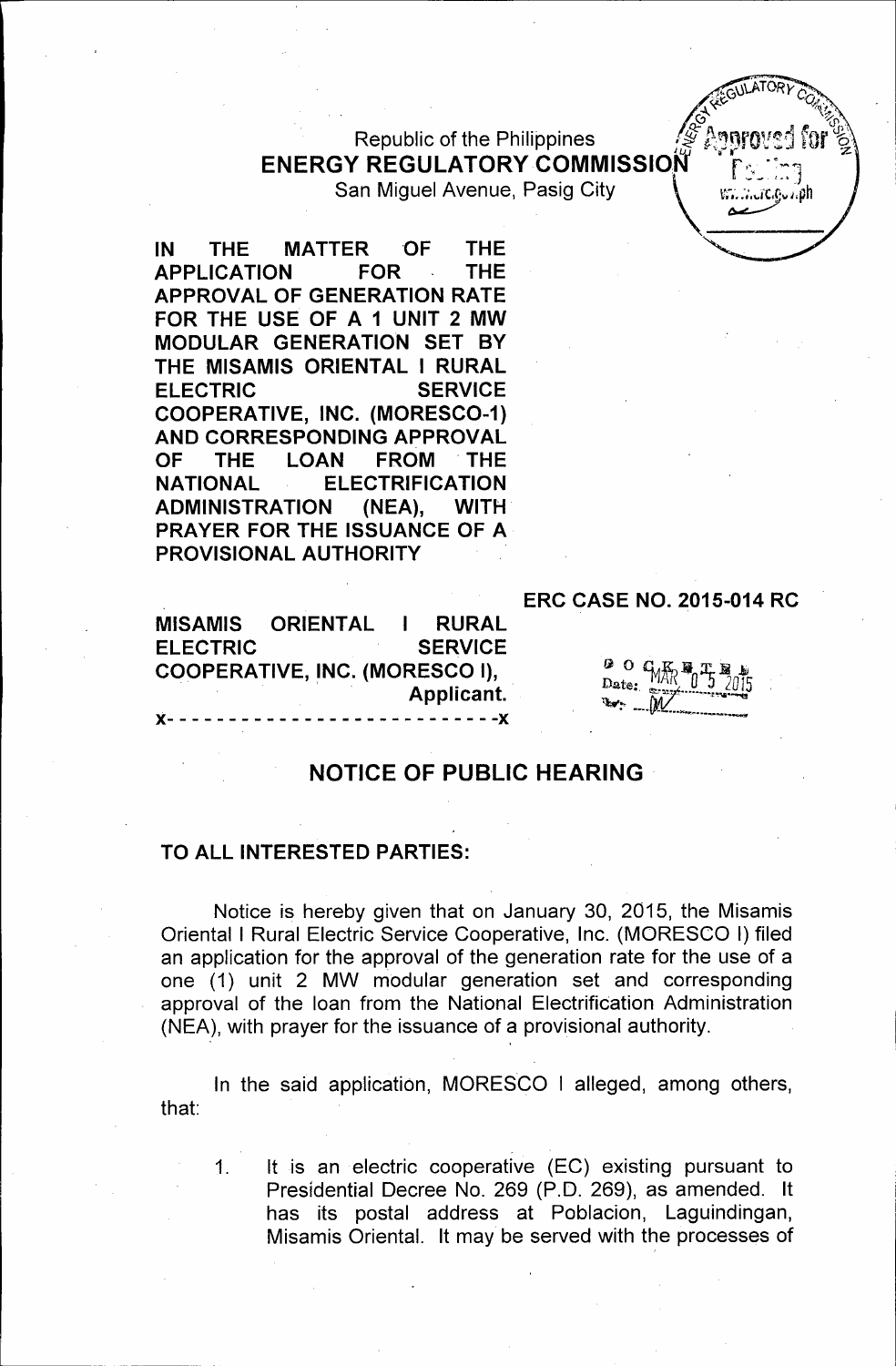the Commission through its Board President, Engr. Melvyn D. Eballe and General Manager, Engr. Julie B. Real whose joint authority pursuant to Board Resolution No. 2014-0301 is attached to the application as Annex **"A"**  and made an integral part thereof;

l

2. Its franchise area includes the Municipalities of Alubijid, lnitao, Opal, Lugait, Laguindingan, Manticao, Gitagum, Libertad, Naawan, El Salvador City in the Province of Misamis Oriental, a portion of Cagayan de Oro City and the Municipalities of Talakag and Baungon in the Province of Bukidnon;

### **MODULAR GENERATING SET PROGRAM OF THE DOE**

- 3. Since 2006, the Island of Mindanao has a shortage of 295 MW due to lack of new generation capacity and heavy reliance on Hydropower, which accounts for about 52.49% of the overall generation mix, but which generates less electricity output during summer months when water levels are low. While there is excess power supply in the Luzon grid, the Mindanao grid is not connected to the Luzon grid;
- 4. This situation has led the Department of Energy (DOE) to encourage the ECs, including MORESCO I, to acquire and/or lease modular generation sets as a near and short term solution to the rotating blackouts in Mindanao until such time that additional capacities shall have been installed sometime in late 2016 to early 2017;
- 5. Although the Power Sector Assets and Liabilities Management Corporation (PSALM) has an existing Transition Supply Contract (TSC) with MORESCO I, which will expire in August 2015, it has, however, unilaterally reduced the committed available power supply to MORESCO I by about thirty percent (30%) of its annual demand due to the declining dependable capacities of the Pulangi and Agus Hydropower Plants and has compelled it to look for new capacities especially for its peaking requirements when demand is at its highest;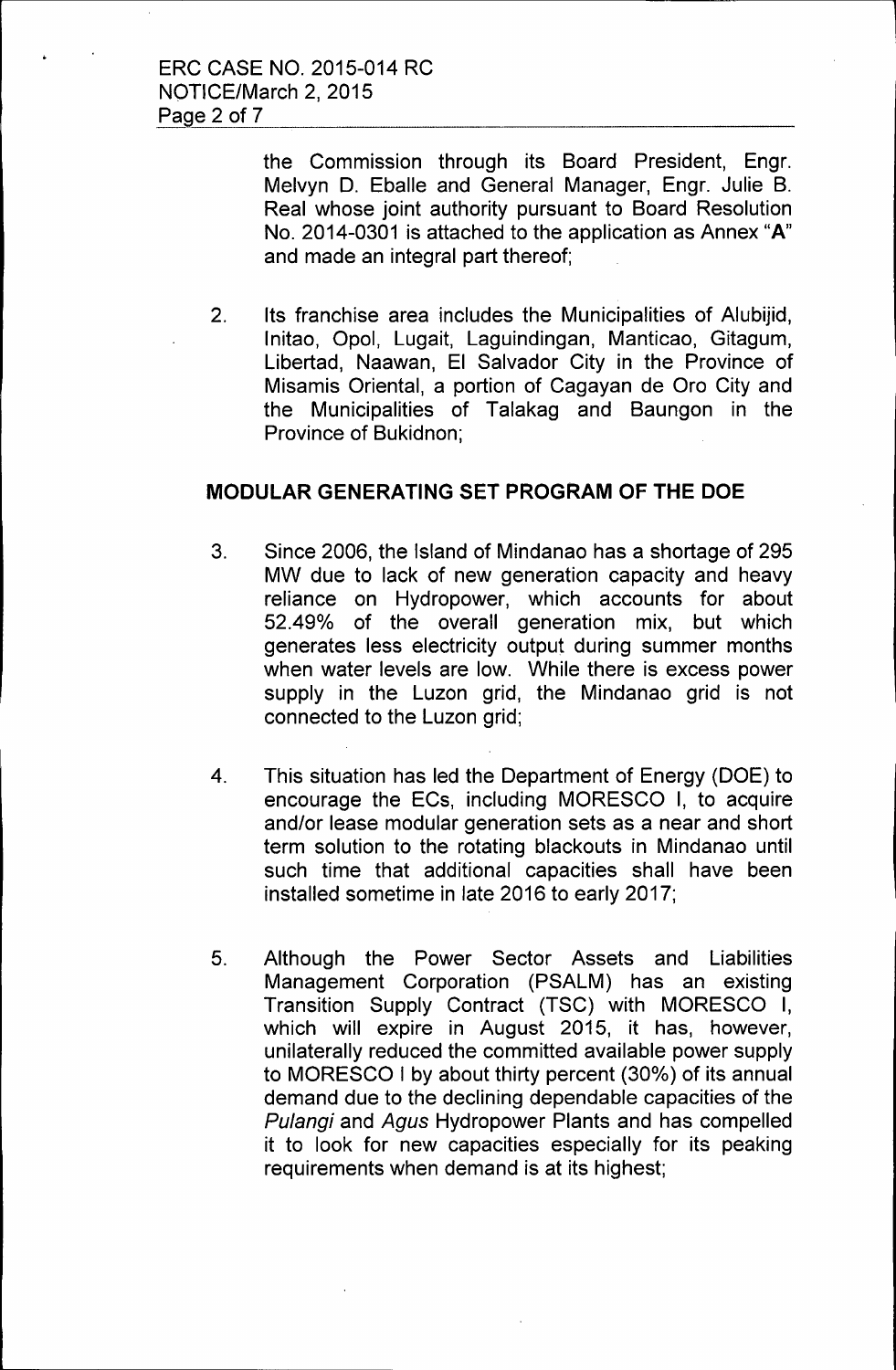- 6. Under Republic Act No. 9136 (R.A. No. 9136) or the "Electric Power Industry Reform Act of 2001" or the EPIRA, DUs, like the MORESCO I, are mandated to source their own power supply through "long term" contracts with generating companies and from the Wholesale Electricity Spot Market (WESM) and, as far as practicable, to procure power supply at the least possible costs;
- 7. Under the recently passed law, R.A.  $10531<sup>1</sup>$ , ECs are now authorized to generate power from its own sources;
- 8. The DOE directed the National Electrification Administration (NEA) to implement the Modular Generating Set Program to ECs in Mindanao to address the power shortage causing rotating blackouts within their coverage franchise areas;
- 9. The Association of Rural Electric Cooperatives, Inc. (AMRECO) was tapped by the NEA to create a Technical Working Group (TWG) to study and recommend the Terms of Reference (TOR) in the conduct of bidding for ECs in Mindanao which are willing to acquire or lease the modular generation sets. Copy of the TOR is attached to the application as Annex "B";
- 10. It was one of the ECs which signified an intention to acquire the modular generating set, more specifically for one (1) unit 2 MW brand new Modular Diesel Electric Generator set;
- 11. The AMRECO adopted the recommendations of the TWG and thereafter created the Bids and Awards Committee (BAC) to implement the bidding;
- 12. The AMRECO conducted the Bidding in Cagayan de Oro City on October 13, 2013 at the Grand Caprice Lim Ket Kai Center participated by several local and international bidders for both the acquisition and lease options;

<sup>1</sup> "National Electrification Administration Reform Act of 2013'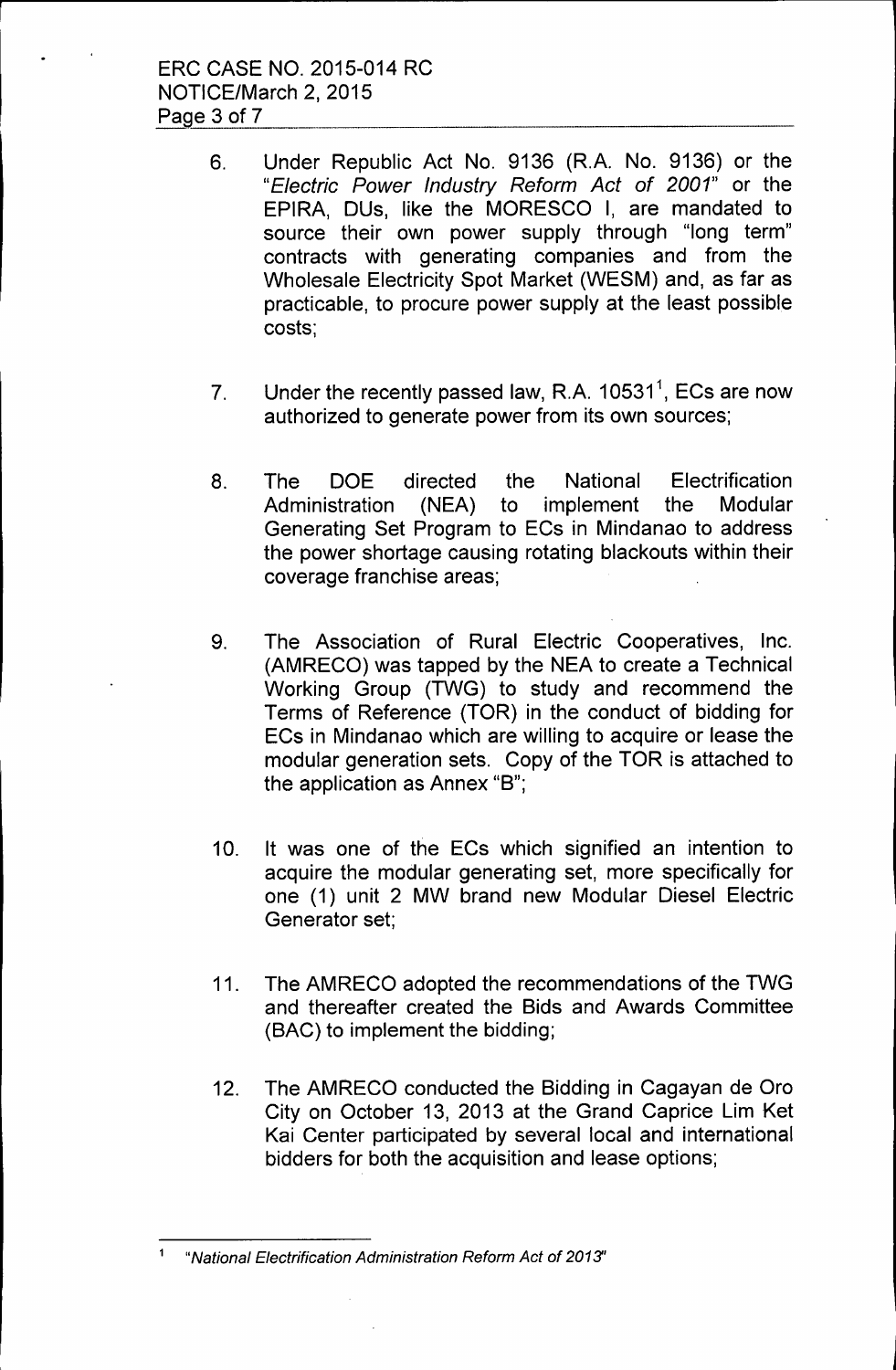- 13. The SAC, after due consultation with the TWG of AMRECO, awarded the winning bids using the technical and financial standards in the TOR, to the most responsive bidders;
- 14. For MORESCO I, the winning bidder was GenDiesel Philippines, Inc. (GENDIESEL), a domestic corporation with business address at 101 Commerce Street, Laguna Technopark, Phase 2, Laguna. As a consequence thereto, a "Contract of Agreement for the Supply, Installation of 2MW Modular Genset" was signed by the representatives of MORESCO I and Supplier GENDIESEL. Copy of the said Contract is attached to the application as Annex "C";
- 15. For the acquisition cost and incidental expenses, it was provided financing at reasonable interest rate by the NEA, a copy of the "Contract of Loan" signed by the parties is attached to the application as Annex "D";

## **SALIENT FEATURES OF THE SUPPLY AND INSTALLATION CONTRACT**

- 16. The modular gen set is described as "Brand new containerized and trailer capable genset (diesel generating set silent type@ 85dba at 7 meters distance), prime power rating not greater than 0.27 liter kWH. Synchronized generator with step up transformer of 13.2 kV Y 60 Hz. Inclusive of protective device at high and low voltage, low/high voltage power cable, grounding cable and external fuel tank 5,000 liters capacity with fuel pipes and filter";
	- a. Cost and Manner of Payment
- 17. The Modular Genset has a selling price of PhP40,647, 188.00 per winning bid submitted by the Supplier GENDIESEL which is payable directly by NEA to GENDIESEL payable upon the happening of certain conditions as set forth in the contract. MORESCO I will then pay NEA for the principal plus interest cost in a fifteen  $(15)$  year period;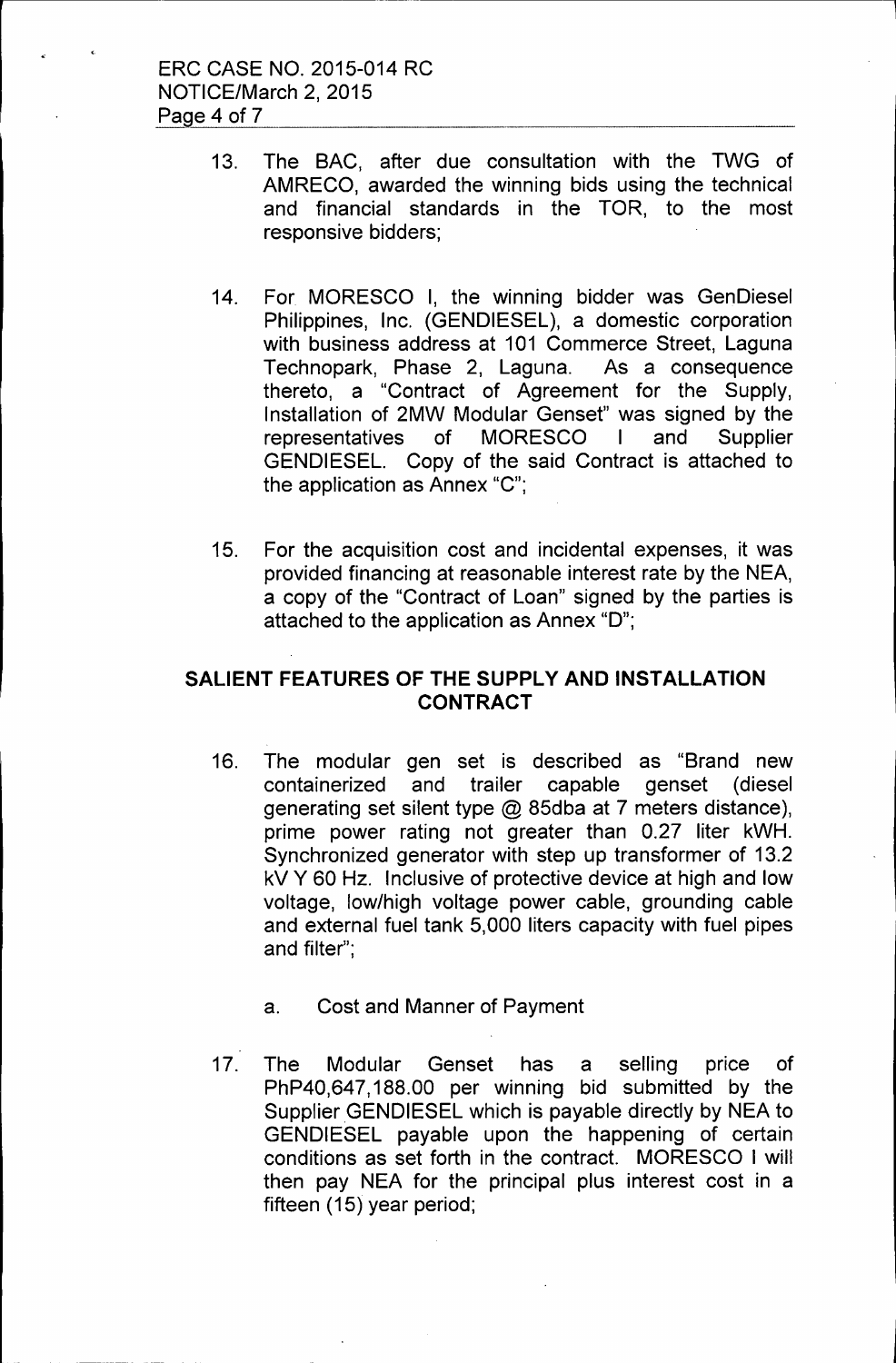## b. General Description and Operation of the Genset

18. The genset is expected to utilize 1800 RPM set at Prime Power Application Rating. It has a capacity of 2000 kW, 480 V, 3 phase. Its operation is assumed to be for eight (8) hours a day or 3000 hours per year at a load factor of eighty percent (80%). It will be using diesel fuel and SAE No. 40 lube oil. At site condition, its ambient temperature will be 45 deg. C, at an atmospheric pressure of 100 kPa, at a relative humidity of sixty percent (60%) and cooling water in temperature at 75 deg. C. The engine is MTU Brand, 2280 mkW, cooling fan kW loss of 100 kW, Engine Model: 16V4000G83, 16 Cylinders V type, four stroke, trunk piston with electronic fuel control; ,

#### MODULAR GENSET

#### Cost Parameters & Rate

| <b>Generator Set</b><br>Data      | Unit                  | Operationa<br><b>I</b> Details | Unit                 |                      |
|-----------------------------------|-----------------------|--------------------------------|----------------------|----------------------|
| Generator Set Type Modular Diesel |                       | Demand                         | 2,000.00 kW          |                      |
|                                   |                       | No. of                         | 4.00                 |                      |
| Type of Fuel                      | <b>LFO</b>            | Hours                          | hrs                  |                      |
| Speed                             | 1,800.00 rpm          | No. of Days                    | 30.00 days           |                      |
| Generating                        |                       | No. of                         | 12.00                |                      |
| Capacity                          | 2,200.00 kW           | <b>Months</b>                  | months               |                      |
|                                   |                       | Availabilty                    |                      |                      |
| Economic Life                     | 15.00 Yr.             | Factor                         | 90%                  |                      |
|                                   |                       | Capacity                       |                      |                      |
|                                   |                       | Factor                         | 20%                  |                      |
|                                   |                       | Energy                         | 2,592,000.00         |                      |
|                                   |                       | (Annual)                       | <b>kWh</b>           |                      |
|                                   |                       |                                |                      |                      |
|                                   |                       | O&M Cost                       |                      |                      |
| Technical Data                    | Unit                  | Data                           | Unit                 |                      |
| Dependable                        |                       |                                |                      |                      |
| Capacity                          | 2,000.00 kW           | Fuel (LFO)                     | Php / liter<br>50.00 |                      |
| <b>Fuel Consumption</b>           | 0.2607 I <i>I</i> kWh | Lube                           | 120.00 Php / liter   |                      |
|                                   |                       | Admin,                         |                      |                      |
| Lube Oil                          |                       | Taxes &                        |                      |                      |
| Consumption                       | 0.0008 1/kWh          | Insurance                      | 3,835,374.40 Php     |                      |
|                                   |                       |                                |                      |                      |
| <u>Financing Data</u>             | Unit                  |                                |                      |                      |
| <b>GenSet Cost</b><br>Testina &   | 38,366,228.00 Php     |                                |                      |                      |
| Commissioning                     |                       |                                |                      |                      |
| Cost                              | 2,280,960.00 Php      |                                |                      |                      |
| DIS/EIS/Consultanc                |                       |                                |                      |                      |
| y Cost                            | 1,150,000.00 Php      | <b>CRF</b>                     | 2.21<br>Php/kWh      | 238.20 Php / kW / mo |
| Fuel & Lube (1                    |                       | Fixed O&M                      |                      |                      |
| month)                            | 2,815,549.96 Php      | Charge                         | 1.87<br>Php/kWh      | 201.80 Php/kW/mo     |
|                                   |                       | Var. O&M                       |                      |                      |
| Other CAPEX                       | 3,550,000.00 Php      | Charge                         | 0.95 Php/kWh         |                      |
|                                   |                       | Fuel                           |                      |                      |
| Contingency (10%                  |                       | Recovery                       |                      |                      |
| of GenSet Cost)                   | 3,836,622.80 Php      | Charge                         | 13.03 Php/kWh        |                      |
|                                   |                       | Lube                           |                      |                      |
|                                   |                       | Recovery                       |                      |                      |
| Total Capital Cost                | 51,999,360.76 Php     | Charge                         | 0.09 Php/kWh         |                      |
| Loan Repayment                    | 13.00 Yr.             |                                |                      |                      |
| Debt Rate                         | 6.00%                 |                                |                      |                      |
| Amortization                      |                       | <b>Effective</b>               |                      |                      |
| (Annual)                          | 5,716,885.93 Php      | Rate                           | 18.15 Php/kWh        |                      |
|                                   |                       | <b>Effective</b>               |                      |                      |
|                                   |                       | Rate (w/                       |                      |                      |
| <b>VAT</b>                        | 12.00%                | VAT)                           | 20.33 Php/kWh        |                      |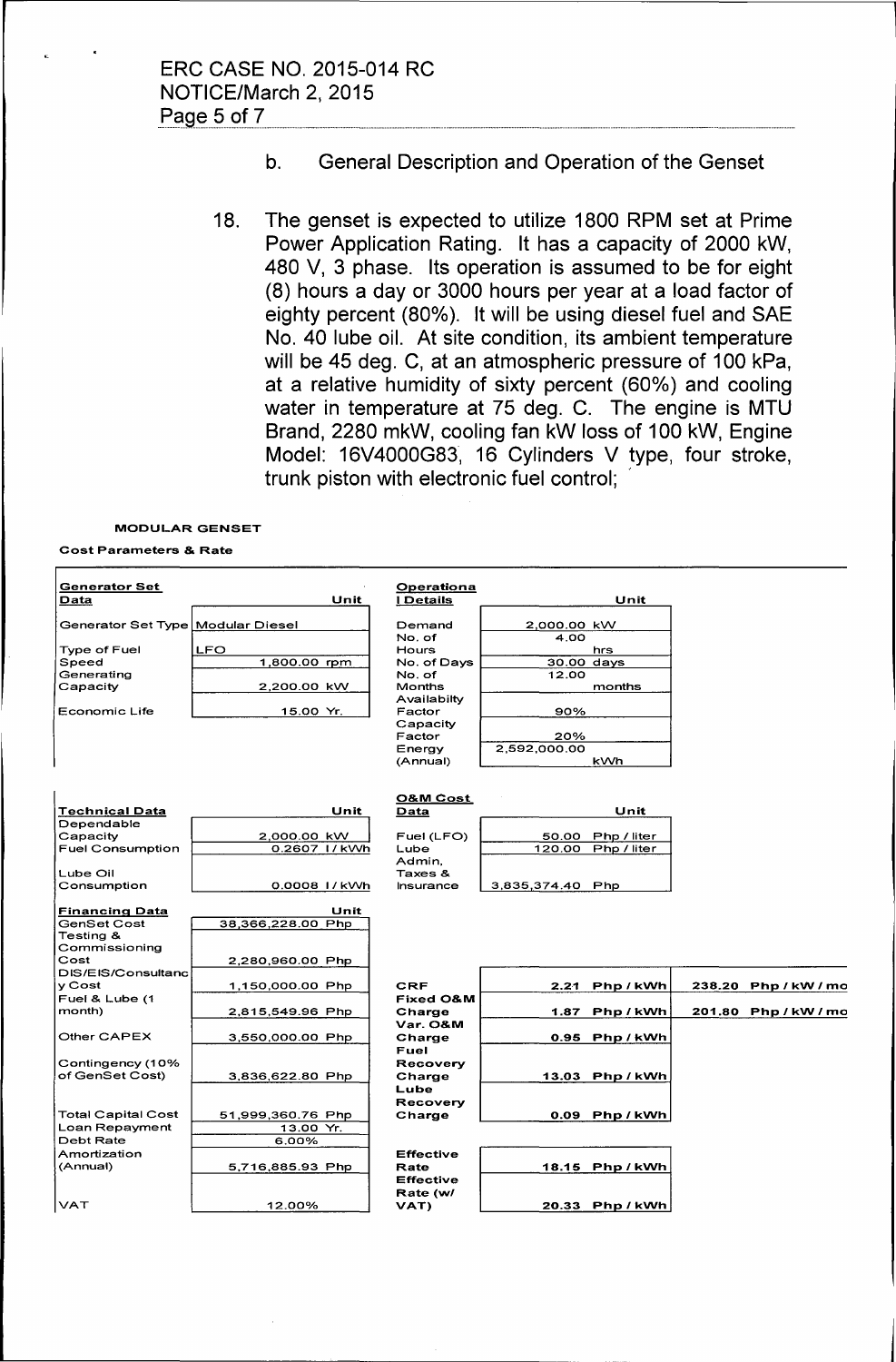# IMPACT ON ITS OVERALL GENERATION RATE

## NPC-PSALM & MODULAR GENSET GENERATION MIX

Year 2014

| <b>POWER SUPPLIER</b>           | <b>Contract Energy</b><br>(kWh) | <b>Contract Demand</b><br>(kW) | Average<br><b>Generation Rate</b><br>(P/kWh) | Weighted<br>Average<br><b>Generation</b><br>Rate (kWh) | Average<br>Generation<br><b>Rate Impact</b> |
|---------------------------------|---------------------------------|--------------------------------|----------------------------------------------|--------------------------------------------------------|---------------------------------------------|
| <b>NPC - PSALM</b>              | 338,059,500.23                  | 51,421.00                      | 3.0000                                       |                                                        |                                             |
| <b>MODULAR</b><br><b>GENSET</b> | 432,000.00                      | 2,000.00                       | 18.1500                                      | 3.0193                                                 | 0.0193                                      |
| <b>TOTAL</b>                    | 338,491,500.23                  | 53,421.00                      |                                              |                                                        |                                             |

Year 2015

| <b>POWER SUPPLIER</b>           | <b>Contract Energy</b><br>(kWh) | Contract<br><b>Demand</b><br>(kW) | Average<br><b>Generation Rate</b><br>(P/kWh) | Weighted<br>Average<br>Generation<br>Rate (kWh) | Average<br><b>Generation Rate</b><br>Impact |
|---------------------------------|---------------------------------|-----------------------------------|----------------------------------------------|-------------------------------------------------|---------------------------------------------|
| <b>NPC - PSALM</b>              | 314,968,850.98                  | 51,421.00                         | 3.0000                                       |                                                 |                                             |
| <b>MODULAR</b><br><b>GENSET</b> | 2,592,000.00                    | 2,000.00                          | 18.1500                                      | 3.1237                                          | 0.1237                                      |
| <b>TOTAL</b>                    | 317,560,850.98                  | 53,421.00                         |                                              |                                                 |                                             |

### PRAYER

19. It prays that upon the filing of the instant application, the Commission: a) provisionally approves the generation rate arising from the use of one (1) unit 2 MW modular genset. The prayer for the issuance of a Provisional Authority (PA) is necessitated in order that it can immediately use the genset upon delivery by GENDIESEL pending review and evaluation by the Commission of the final authority on the generation rate applied for; and b) to approve the financing of the acquisition of loan through the NEA.

The Commission has set the application for jurisdictional hearing, expository presentation, pre-trial conference and evidentiary hearing on April 7, 2015 (Tuesday) at two o'clock in the afternoon (2:00 P.M.), at the MORESCO l's Main Office, Poblacion, Laguindingan, Misamis Oriental.

L\_\_\_\_\_ \_\_\_\_\_\_\_\_\_\_\_\_\_\_\_\_\_\_\_\_\_\_\_ -------